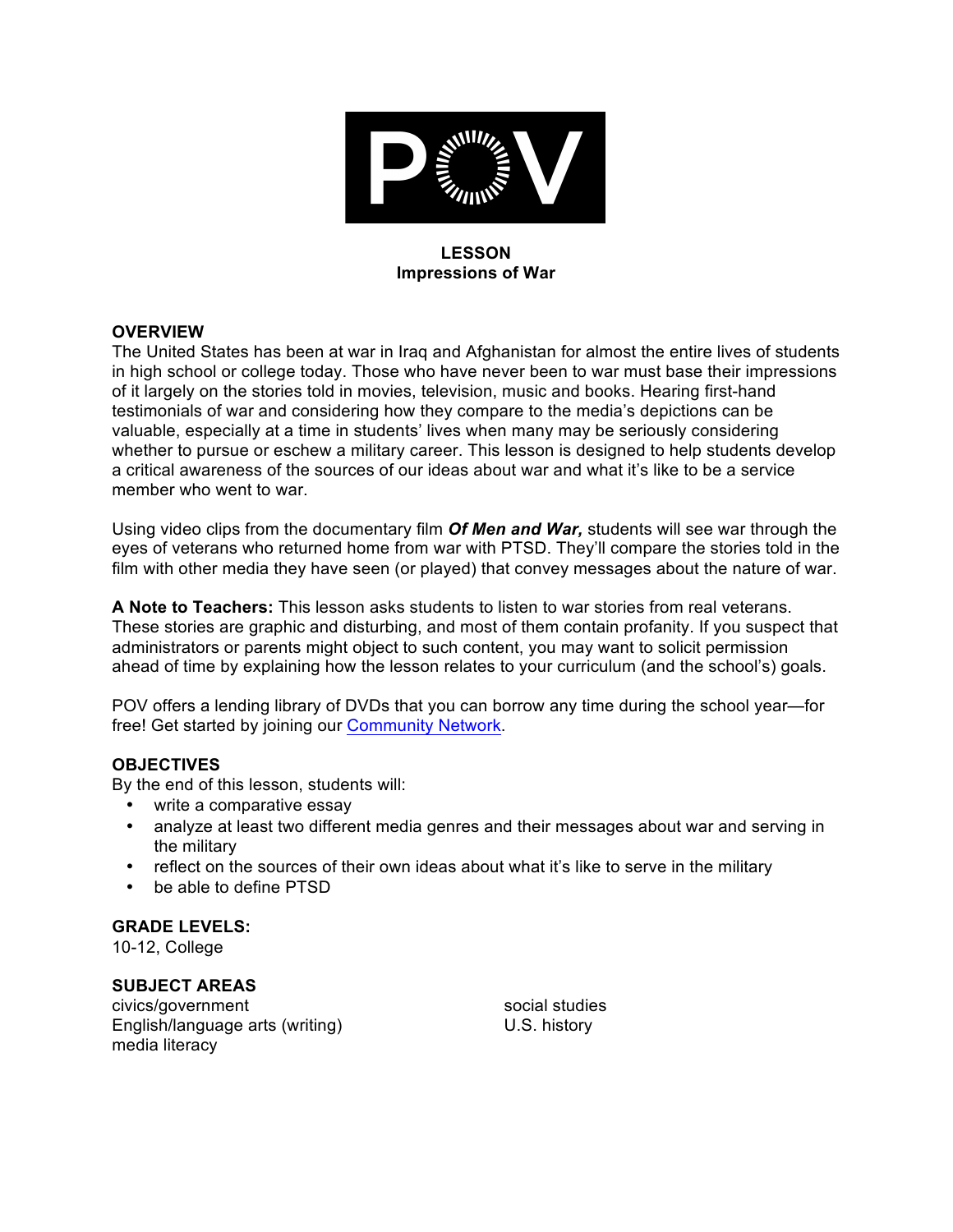#### **MATERIALS**

- Film clips from *Of Men and War* and equipment on which to show them
- Internet access for research

#### **ESTIMATED TIME NEEDED**

1 class period (40-50 min.) plus homework

### **FILM CLIPS**

Film clips provided in this lesson are from *Of Men and War*.

## **Clip 1: "The Kill" (3:23 min.)**

The clip begins at 5:45 with a service member recalling, "I remember my vehicle stopping." It ends at

9:08 with the service member saying that when he sleeps, "I see him."

*A service member describes killing a man who was just 25 meters away, and not knowing*  whether the man was actually an enemy or merely a guy "in the wrong place at the wrong *time."*

#### **Clip 2: "Collateral Damage" (1:28 min.)**

At 23:48, a service member begins his story by saying, "They said it doesn't matter. If someone gets in front of your truck, you honk your horn. You don't stop." It ends at 25:16 with him saying, "You'd almost rather just be back on the boat."

*A service member describes riding in a truck that hit a child and wonders what he would have done if he had been driving.*

## **Clip 3: "Watching a Friend Die" (2:50 min.)**

The clip begins at 29:10 with a service member talking about taking heavy fire. It ends at 32:00 with the end of the story: "It's just a horrible thing to watch your friend disappear forever within the confines of a body bag."

*A service member describes the death of the guy next to him in a battle.*

#### **Clip 4: "Blinded" (2:15 min.)**

The clip starts at 38:15 with "Boom! Like…" and ends at 40:30 with "And she started crying." *A service member describes being blinded by an explosion, hearing screaming and then realizing he was the one screaming. He then describes telling his mother that he had lost his vision.*

## **Clip 5: "Surviving a Mortar" (1:10 min.)**

The clip begins at 45:07 as a service member starts his story: "They said it happened 15 meters in front of me." It ends at 46:17, when he describes feeling like God was just "watching me squirm."

*A service member recalls what he was thinking as he was lying on the ground, staring at the sky after being hit by a mortar.* 

## **Clip 6: "The Undertaker" (2:09 min.)**

The clip begins at 55:12 with a service member who takes care of the deceased beginning to describe one day during his tour, saying, "I opened the back of the high back and blood just comes pouring out." It ends at 57:21 with the service member saying, "Your mind starts playing tricks on you at that point."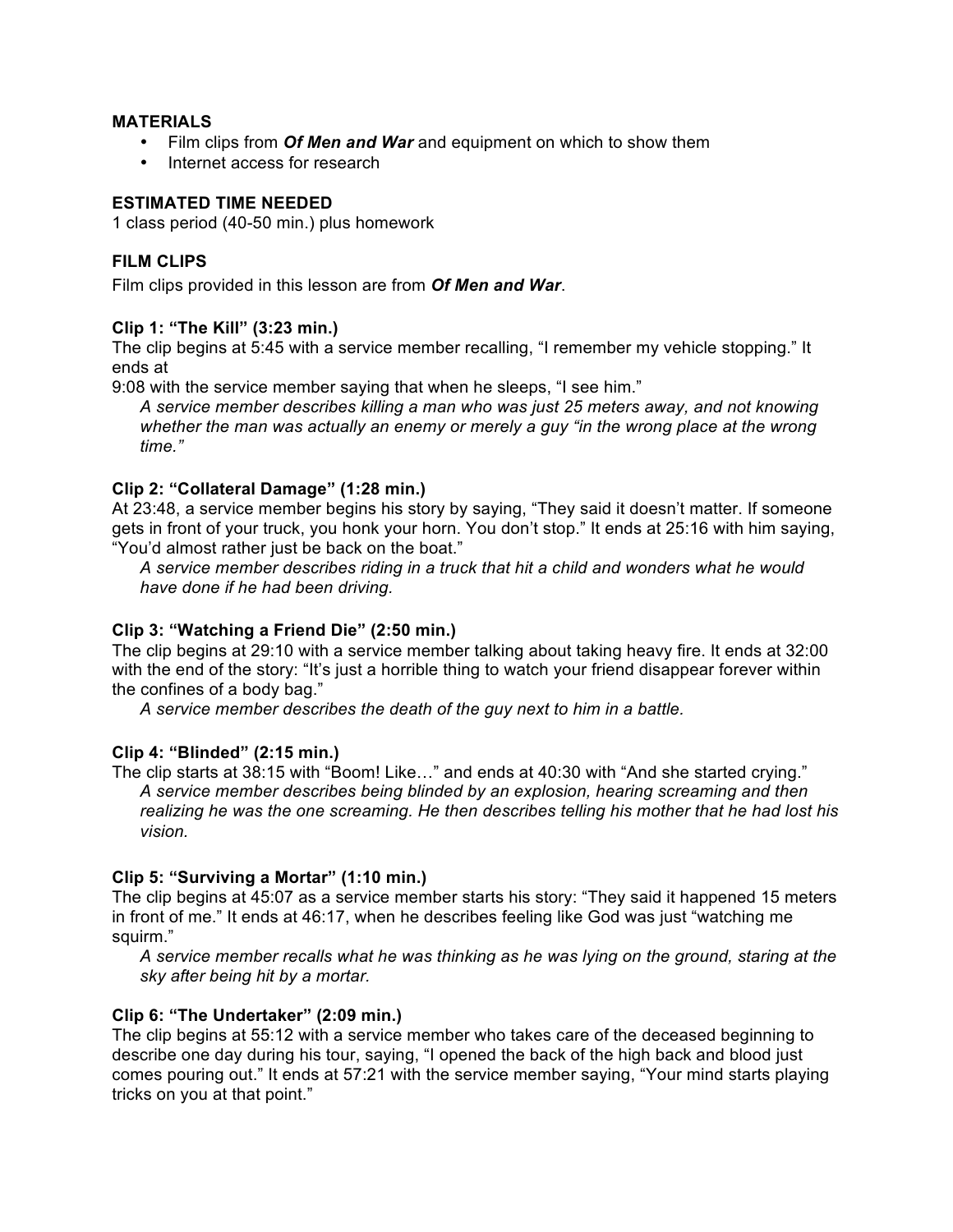*The service member graphically describes processing a truckload of bodies and how, in order to preserve his sanity, he had to stop seeing them as people with friends and wives and children.*

#### **Clip 7: "Being Home" (2:33)**

The clip begins at 14:50 with a wedding photo in the home of one of the service members. It ends at 17:23 with his wife saying, "Yeah, not even threatening you with divorce has worked." *A service member and his wife describe what it's been like since he's returned home from war.*

# **ACTIVITY**

#### 1. **Opening Discussion: Connecting Ideas to Sources**

Give students several minutes and ask each to write five ideas of what they think it's like to be a service member on active duty. They should work as individuals to do this part of the activity. To connect to curriculum, you might want to specify a certain conflict and nationality (e.g., U.S. service member in the Vietnam War, Union service member in the U.S. Civil War, U.S. service member in the war in Afghanistan).

When time is up, invite students to share briefly what they have written. Then, as a class, have students generate a list of the sources of their ideas. Encourage them to reach beyond news or personal encounters with service members to include things such as films, video games, novels, textbooks, military recruiters, television commercials, songs and so on.

#### 2. *Of Men and War* **Clips**

Tell students that you're going to add to their sources by showing them clips from a documentary film about U.S. veterans who served in Iraq and Afghanistan and who are recovering from PTSD. Before you begin the screening, make sure everyone understands what PTSD is.

Show two or more of the film clips. Acknowledge both before and during that the clips are powerful, intense and disturbing. They may upset some students and you may want to pause briefly after each clip to let students quietly process what they've just seen. Then engage the class in a discussion about how the clips inform or add to their thinking about what it's like to be a service member. What do they think about what service members are asked to do or see? If you chose to show **Clip 7**, ask students to reflect on how war affects those at home and their relationships with veterans.

Be sure that students take in the information without overgeneralizing—not all Iraq or Afghanistan war veterans return with serious mental health issues. Nevertheless, the stories of these veterans add important perspective about military service.

#### 3. **"Impressions of War" Essay Assignment**

Assign students to write an "Impressions of War" essay comparing one of the service member's stories from *Of Men and War* with one of the sources of their pre-existing ideas about being a service member. The assignment will be most relevant if students choose from a source they actually use/know, like a favorite film, television series or video game. Students who can't identify or access their own sources might choose one of these: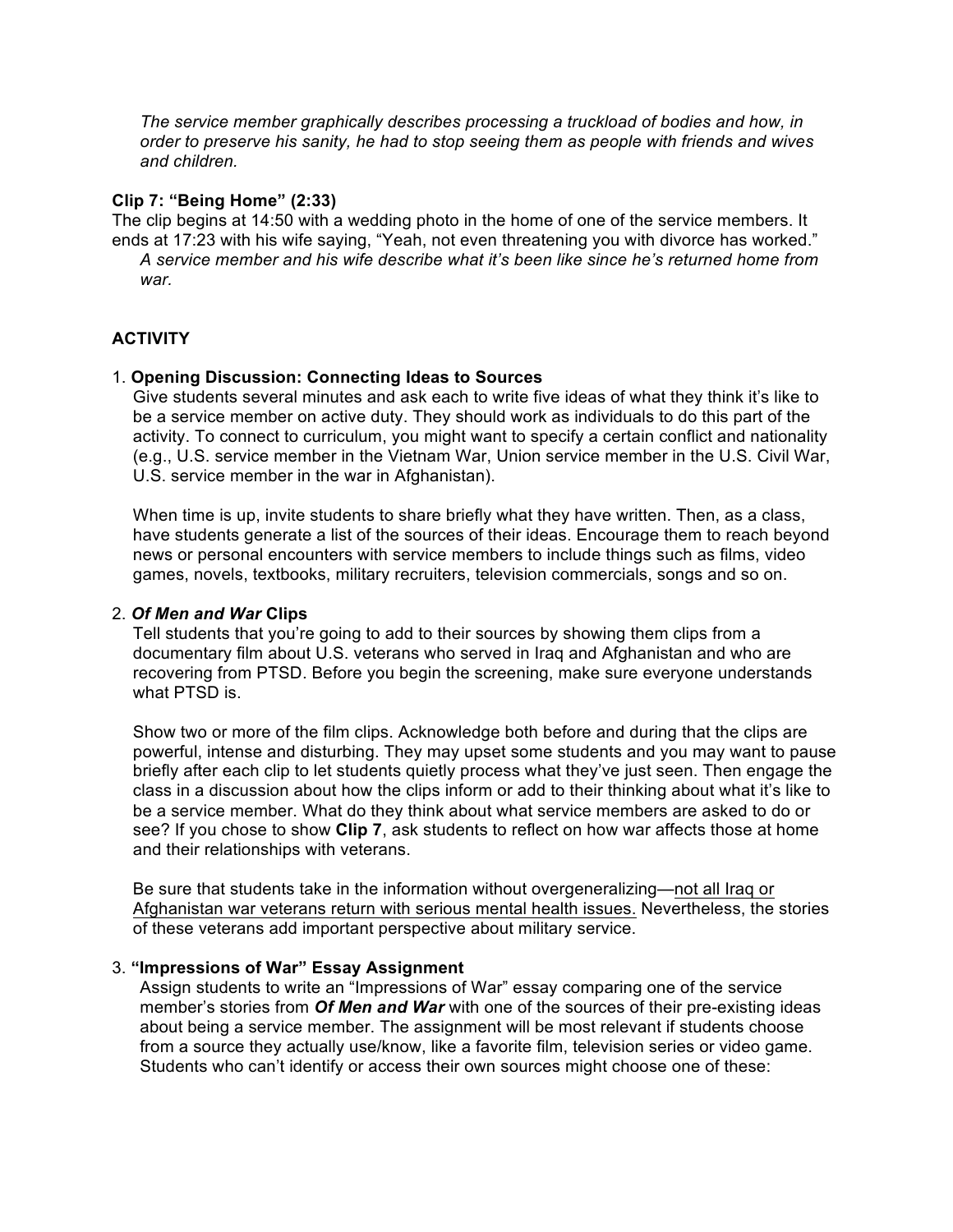Video Game "Call of Duty: World at War—Mission 4: Vendetta 'Veteran Mode'": https://youtu.be/l14B3e9LHnk?t=1m47s Army Recruiting Video: "Symbol of Strength—More Than a Uniform": https://youtu.be/zRsxBVMwFoU Marines Recruitment Website: www.marines.com Novel: *The Red Badge of Courage* by Stephen Crane; chapter 5 is of particular interest: http://americanliterature.com/author/stephen-crane/book/the-red-badge-ofcourage/summary

Alternatively, you might assign a comparison between the *Of Men and War* clips and a curriculum-connected resource, such as a novel or other text that students have read for class, or materials distributed on campus by military recruiters. Advanced students might be asked to compare more than two sources.

Essays should include comparisons of the techniques used in each source, as well as the message(s) that each media document conveys about going to war.

## **EXTENSIONS/ADAPTATIONS**

1. Invite veterans from different time periods/wars to share their experiences with the class.

2. Learn more about PTSD and investigate services available in your community for veterans (and their families) who are dealing with PTSD. Find out what students can do to help. If appropriate, create related service learning opportunities.

3. Conduct a more comprehensive analysis of the messages about war typically conveyed by mass media. Whose voices dominate? Whose are absent?

4. Write a letter to your elected federal representatives and/or the president outlining the criteria you believe they should consider before agreeing to send U.S. troops into combat.

## **RESOURCES**

The Film

POV: *Of Men and War*

http://www.pbs.org/pov/ofmenandwar - The site includes a general discussion guide with additional activity ideas.

POV: Media Literacy Questions for Analyzing POV Films http://www.pbs.org/pov/educators/media-literacy.php This list of questions provides a useful starting point for leading rich discussions that challenge students to think critically about documentaries.

#### Film Site: *Of Men and War*

http://www.menandwar.com - The *Of Men and War* website includes information on the film and how to purchase the DVD.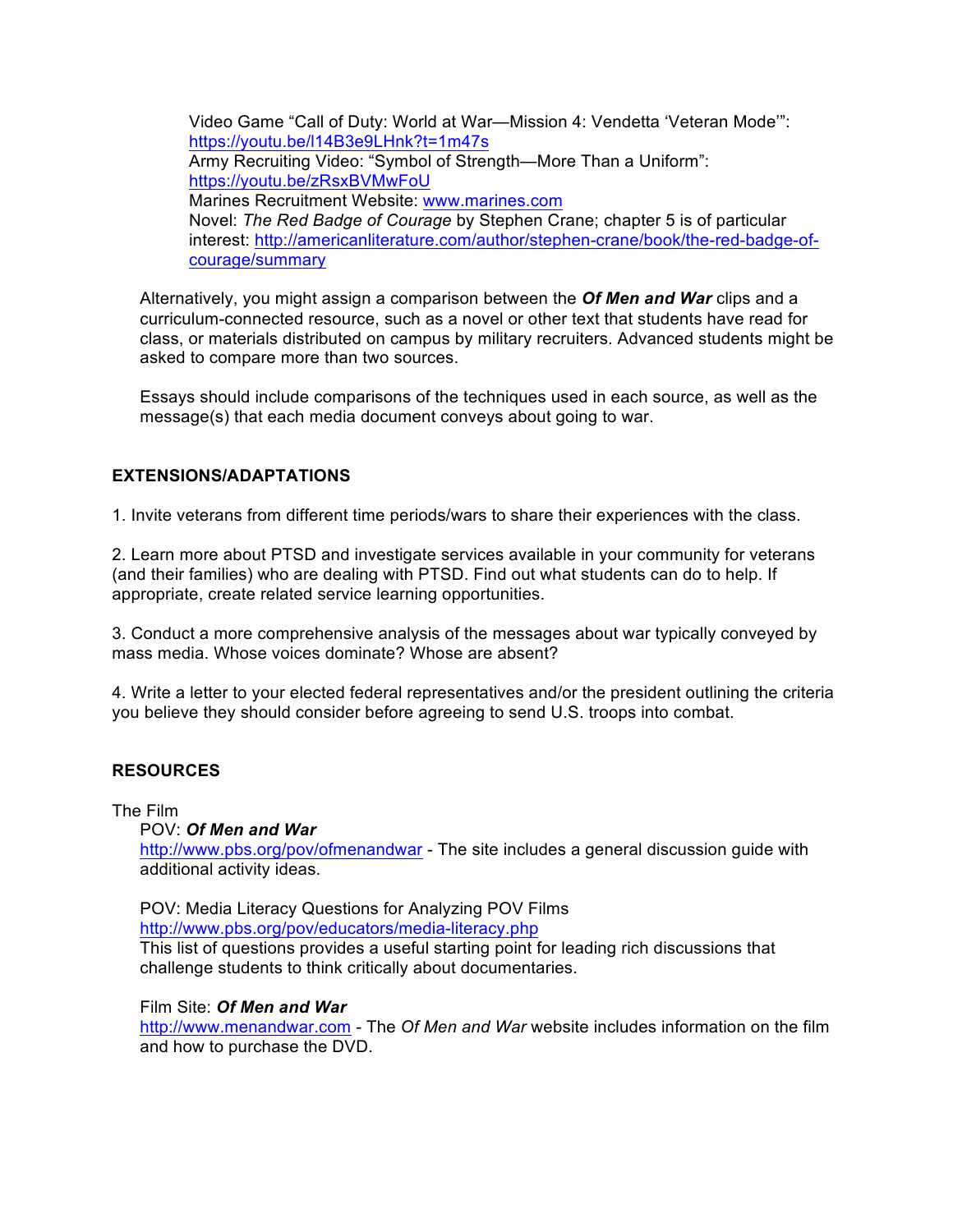Project Look Sharp: Media Construction of War

http://projectlooksharp.org/?action=war – This site offers a free downloadable curriculum kit, including easy-to-use media documents and suggestions for classroom analysis of them.

Scholastic: "Should Military Recruiters Be Allowed in High Schools?" www.scholastic.com/browse/article.jsp?id=10852 – This is a simple-to-read pro and con piece from Scholastic and *The New York Times Upfront.*

U.S. Department of Veterans Affairs: National Center for PTSD www.ptsd.va.gov – This website provides research, information and resources related to veterans with PTSD.

#### **STANDARDS**

**Common Core State Standards for English Language Arts & Literacy in History/Social Studies, Science, and Technical Subjects** (http://www.corestandards.org/assets/CCSSI\_ELA%20Standards.pdf)

SL.11-12.1 Initiate and participate effectively in a range of collaborative discussions (one-on-one, in groups and teacher-led) with diverse partners on grades 11–12 topics, texts and issues, building on others' ideas and expressing their own clearly and persuasively.

SL.11-12.2 Integrate multiple sources of information presented in diverse formats and media (e.g., visually, quantitatively, orally) in order to make informed decisions and solve problems, evaluating the credibility and accuracy of each source and noting any discrepancies among the data.

SL.11-12.3 Evaluate a speaker's point of view, reasoning, and use of evidence and rhetoric, assessing the stance, premises, links among ideas, word choice, points of emphasis and tone used.

W.9-10.1 & 11-12.1 Write arguments to support claims in an analysis of substantive topics or texts, using valid reasoning and relevant and sufficient evidence.

W.9-10.2d Use precise language and domain-specific vocabulary to manage the complexity of the topic.

W.11-12.2d Use precise language, domain-specific vocabulary and techniques such as metaphor, simile and analogy to manage the complexity of the topic.

W.9-10.4, 11-12.4 Produce clear and coherent writing in which the development, organization and style are appropriate to task, purpose and audience.

**Content Knowledge:** (http://www2.mcrel.org/compendium/browse.asp) a compilation of content standards and benchmarks for K-12 curriculum by McREL (Mid-continent Research for Education and Learning).